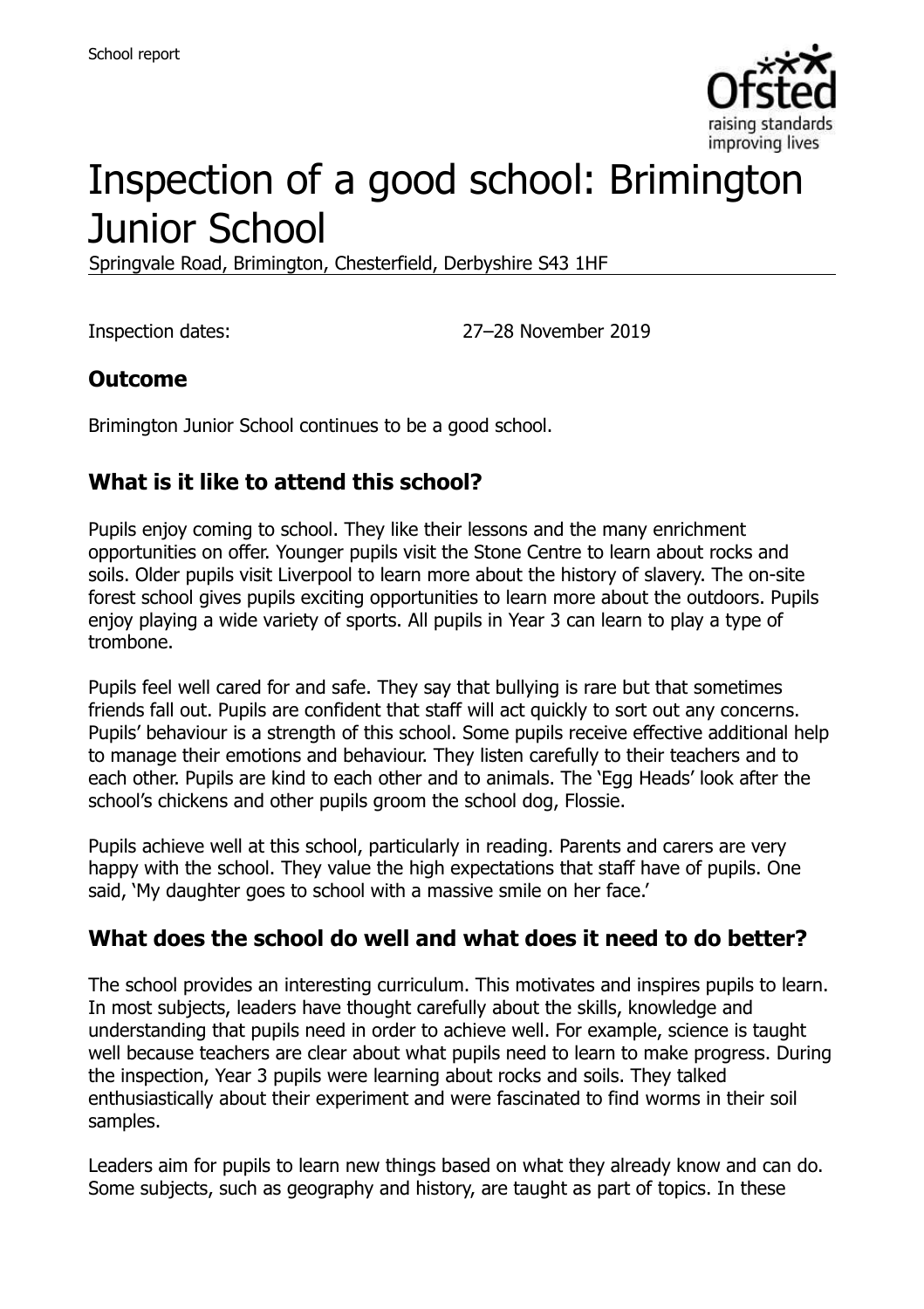

subjects, leaders do not plan carefully enough what pupils need to know and the order they need to learn it in. This means that pupils do not have the knowledge and skills they need for future learning.

Leaders have made sure that reading is at the heart of the curriculum. Teachers and teaching assistants enable all pupils to understand what they read. Pupils read regularly and enjoy a wide range of books. Pupils who arrive at the school needing to catch up are identified straight away. They receive high-quality support. As a result, pupils progress quickly.

The mathematics curriculum is well planned and taught effectively. Teachers expect pupils to think hard and to find the best ways to solve problems using what they have learned before. Pupils often discuss their work. This helps them to build their mathematical knowledge.

Teachers understand how to help pupils with special educational needs and/or disabilities (SEND) learn more. They adapt their plans well. Skilled and well-trained teaching assistants make a big difference to the achievement of this group of pupils. Pupils with social and emotional needs benefit from the sensitive support provided in nurture groups.

Leaders and staff are ambitious for all pupils. The school's motto is to 'Go Further' and pupils have many opportunities for learning within school and beyond the school gates. Leaders want pupils to 'make the world a better place'. Pupils raise money for charities and help others in the community. They hold many responsibilities in school, such as antibullying ambassadors. 'Mini techies' help other pupils and staff with technology. One pupil said, 'My job is to make people happy.' Pupils are confident and friendly. They behave well and concentrate on their learning in class. Clubs and visits help to develop their social skills and independence.

Staff appreciate the actions that leaders have taken to reduce their workload. Leaders from the Learners' Trust know the school well. They provide effective challenge and support to the headteacher and other leaders. This ensures that the school continues to improve.

### **Safeguarding**

The arrangements for safeguarding are effective.

There is a strong culture of safeguarding. Leaders make sure that all staff receive regular training. Staff know what to look out for if pupils are at risk and they log all concerns. Leaders work closely with outside agencies to ensure that pupils and their families get the help they need.

Pupils know who to talk to if they have any concerns. They learn how to keep themselves safe. For example, they know how to use the internet safely because this is part of the curriculum. Pupils say that they feel safe in the school and their parents agree.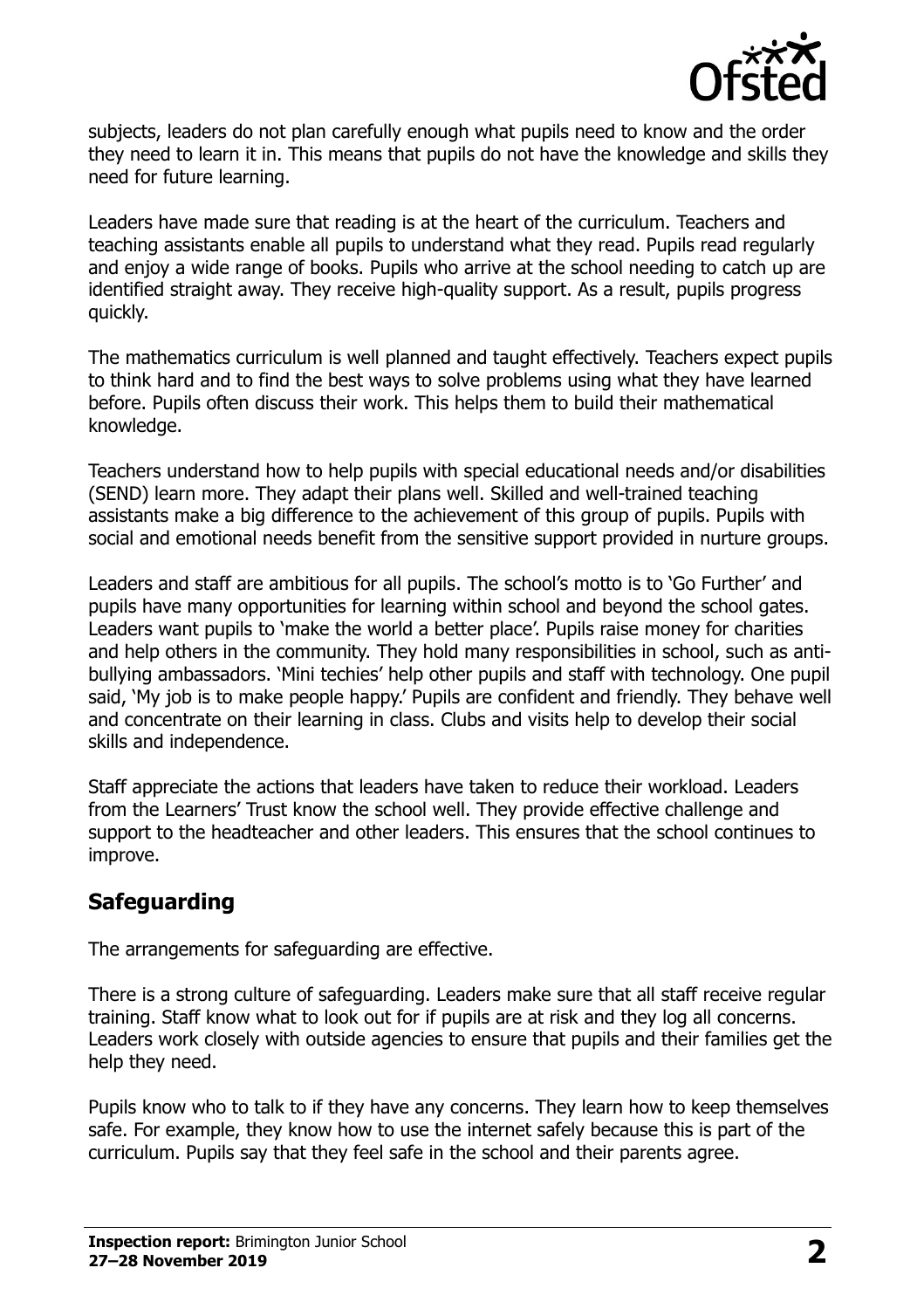

# **What does the school need to do to improve?**

# **(Information for the school and appropriate authority)**

- The school's curriculum is not yet sufficiently coherently planned and sequenced in some subjects. However, it is clear from the actions that leaders have already taken that they are in the process of bringing this about. The changes that leaders have made to the curriculum in some foundation subjects are recent and are not yet fully embedded. Leaders need to develop the curriculum for other subjects, such as geography and history, so that they are planned and taught to the same high standard, and in the same logical manner, as reading, mathematics and science.
- Subject leaders for some subjects, such as geography and history, are new to their posts. They have not yet had sufficient opportunities to review the planning for their subjects to ensure that it is as precise as that seen in other subjects. Senior leaders must provide subject leaders who are new to post with the support and training they need to be able to fulfil their responsibilities in developing the curriculum fully.

#### **Background**

When we have judged a school to be good, we will then normally go into the school about once every four years to confirm that the school remains good. This is called a section 8 inspection of a good school or non-exempt outstanding school. We do not give graded judgements on a section 8 inspection. However, if we find some evidence that the school could now be better than good or that standards may be declining, then the next inspection will be a section 5 inspection. Usually this is within one to two years of the date of the section 8 inspection. If we have serious concerns about safeguarding, behaviour or the quality of education, we will convert the section 8 inspection to a section 5 inspection immediately.

This is the first section 8 inspection since Brimington Junior School became an academy.

#### **How can I feed back my views?**

You can use [Ofsted Parent View](https://parentview.ofsted.gov.uk/) to give Ofsted your opinion on your child's school, or to find out what other parents and carers think. We use Ofsted Parent View information when deciding which schools to inspect, when to inspect them and as part of their inspection.

The Department for Education has further quidance on how to complain about a school.

If you are not happy with the inspection or the report, you can [complain to Ofsted.](https://www.gov.uk/complain-ofsted-report)

### **Further information**

You can search for [published performance information](http://www.compare-school-performance.service.gov.uk/) about the school.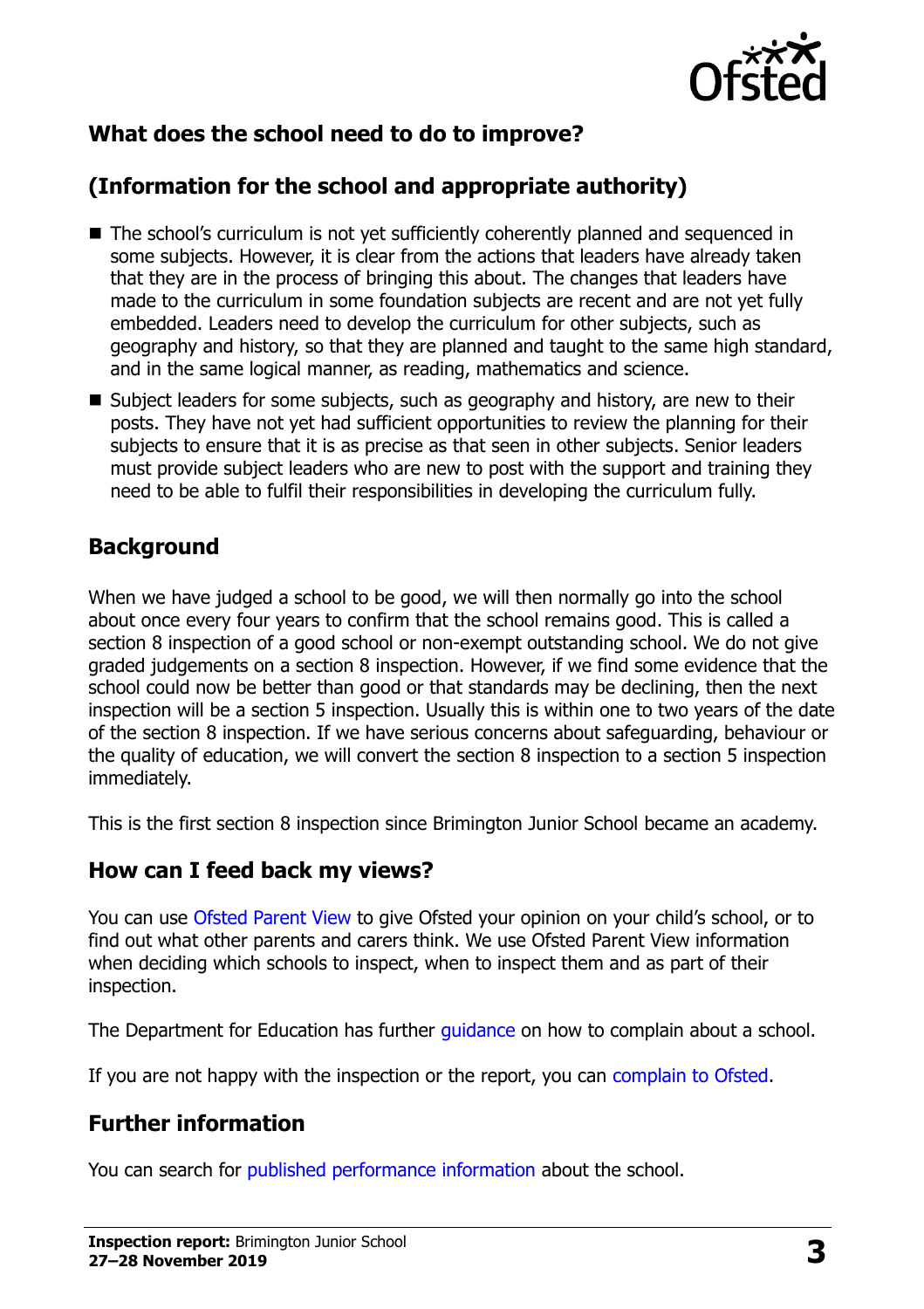

In the report, '[disadvantaged pupils](http://www.gov.uk/guidance/pupil-premium-information-for-schools-and-alternative-provision-settings)' refers to those pupils who attract government pupil premium funding: pupils claiming free school meals at any point in the last six years and pupils in care or who left care through adoption or another formal route.

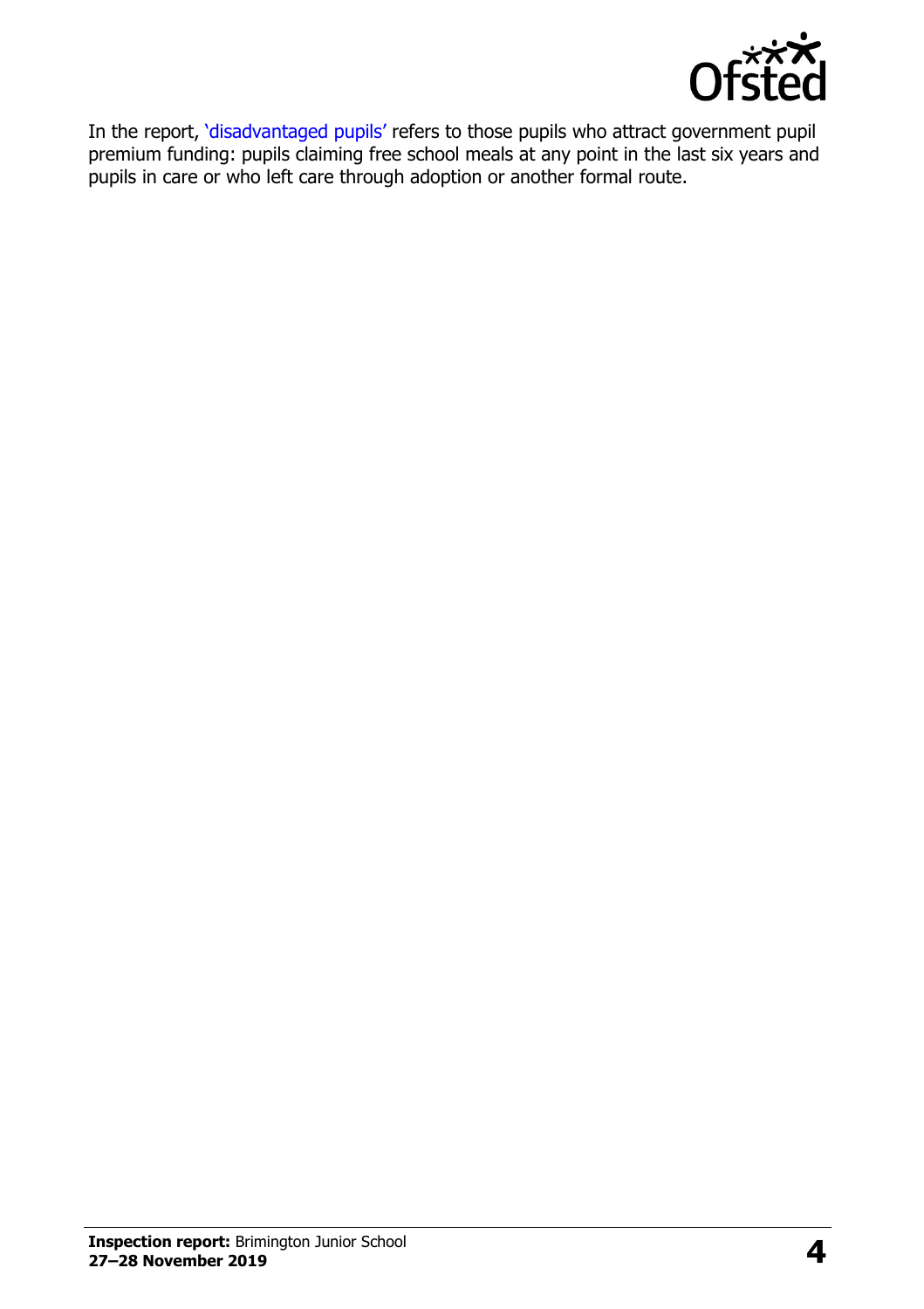

#### **School details**

| Unique reference number             | 143580                    |
|-------------------------------------|---------------------------|
| <b>Local authority</b>              | Derbyshire                |
| <b>Inspection number</b>            | 10110113                  |
| <b>Type of school</b>               | <b>Junior</b>             |
| <b>School category</b>              | Academy converter         |
| Age range of pupils                 | 7 to 11                   |
| <b>Gender of pupils</b>             | Mixed                     |
| Number of pupils on the school roll | 305                       |
| <b>Appropriate authority</b>        | Board of trustees         |
| <b>Chair of trust</b>               | John Rutherford           |
| <b>Headteacher</b>                  | <b>Nick Newberry</b>      |
| Website                             | www.learnerstrust.org/bjs |
| Date of previous inspection         | Not previously inspected  |

### **Information about this school**

- Brimington Junior School converted to become an academy on 1 December 2016. When its predecessor school was last inspected by Ofsted, it was judged as good.
- The school is part of the Learners' Trust.

### **Information about this inspection**

- I met with the headteacher and the trust partner. I also met with the coordinator for the provision for pupils with SEND.
- $\blacksquare$  I met with the chair of the school champions (the local governing body). I also spoke with the chair of the multi-academy trust by telephone.
- $\blacksquare$  I looked in detail at three subjects: reading, mathematics and science. For each subject, I met with subject leaders, visited lessons, met with pupils and looked at pupils' workbooks. I also listened to pupils reading.
- I spoke with pupils and observed their behaviour around school.
- I reviewed a range of documentation, including leaders' plans for improvement, an evaluation of the school's effectiveness and information relating to behaviour and attendance.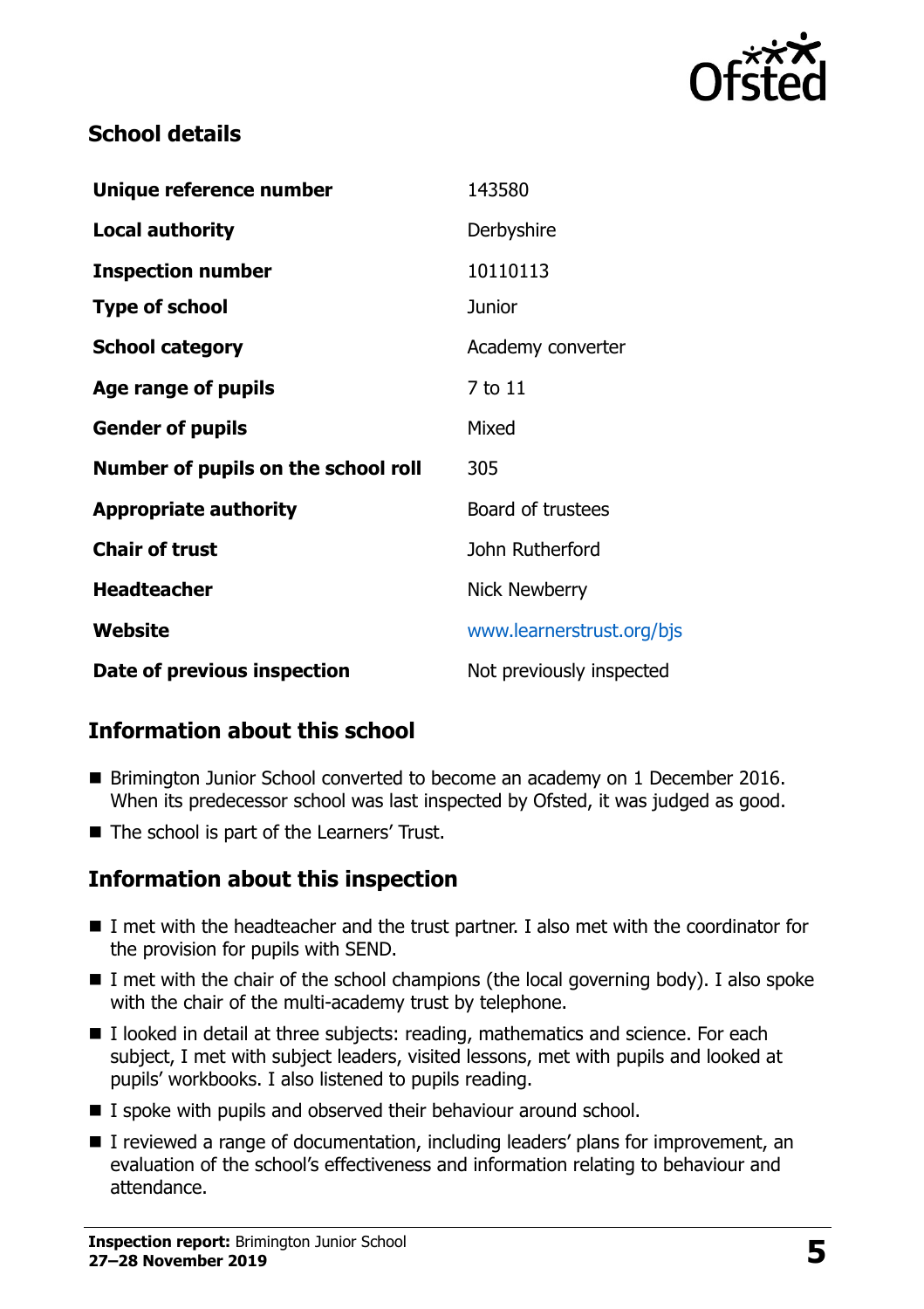

- I looked at the school's single central record, its safeguarding policy and staff training records. I spoke with leaders and staff about safeguarding. I also checked pupils' safeguarding records.
- I spoke with parents at the end of the day and considered responses to Ofsted's online questionnaire, Parent View. I also considered responses to the staff's and pupils' surveys.

#### **Inspection team**

Joanne Sanchez-Thompson, lead inspector Ofsted Inspector